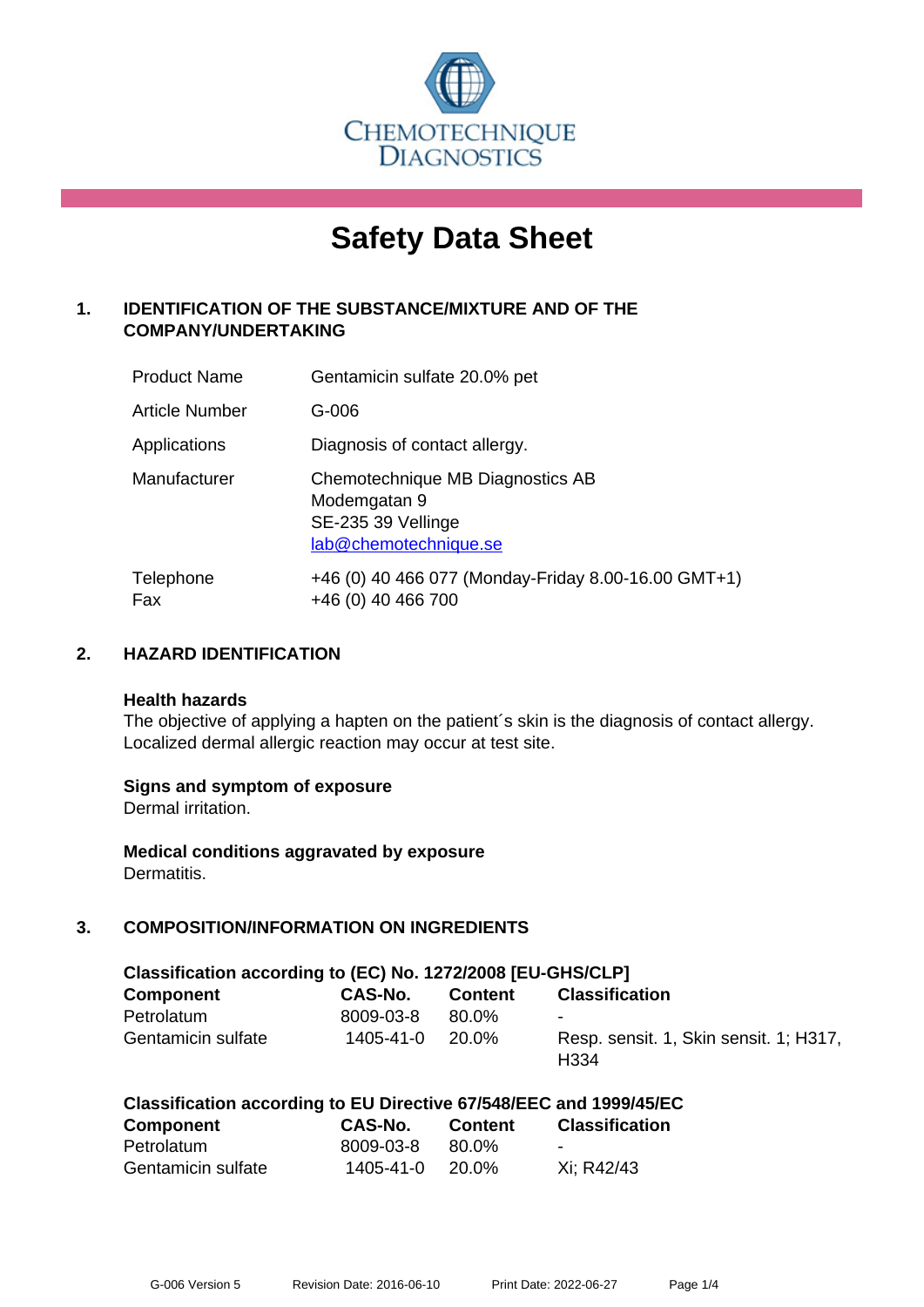## **4. FIRST AID MEASURES**

## **Emergency and first aid procedures**

Obtain medical attention.

# **5. FIRE-FIGHTING MEASURES\***

#### **Suitable extinguish media**

CO2, powder or water spray. Fight larger fires with water spray or alcohol resistant foam.

# **For safety reasons unsuitable extinguishing agents**

Water with full jet.

## **Special protective equipment for fire-fighters**

Wear self-contained respiratory protective device. Wear fully protective suit.

\*Data is shown for petrolatum only

## **6. ACCIDENTAL RELEASES MEASURES**

**Steps to be taken if material is released or spilled** Contain and place in a closed container.

# **7. HANDLING AND STORAGE**

**Precautions to be taken in handling and storage** Store dark at 5-8°C. Avoid extended exposure to light. FOR EXTERNAL USE ONLY.

# **8. EXPOSURE CONTROLS/PERSONAL PROTECTION**

**Respiratory protection** Not required.

**Ventilation** Local exhaust.

**Protective gloves** Disposal gloves.

#### **Eye protection** Not required with normal use.

## **Work/Hygienic practices**

Wash hands after each use.

## **9. PHYSICAL AND CHEMICAL PROPERTIES**

Odour **Odourless** 

Appearance Ivory White Semi-solid

Melting point\* 50-55° C Flash point\*  $>100^{\circ}$ C

Boiling point\* No data available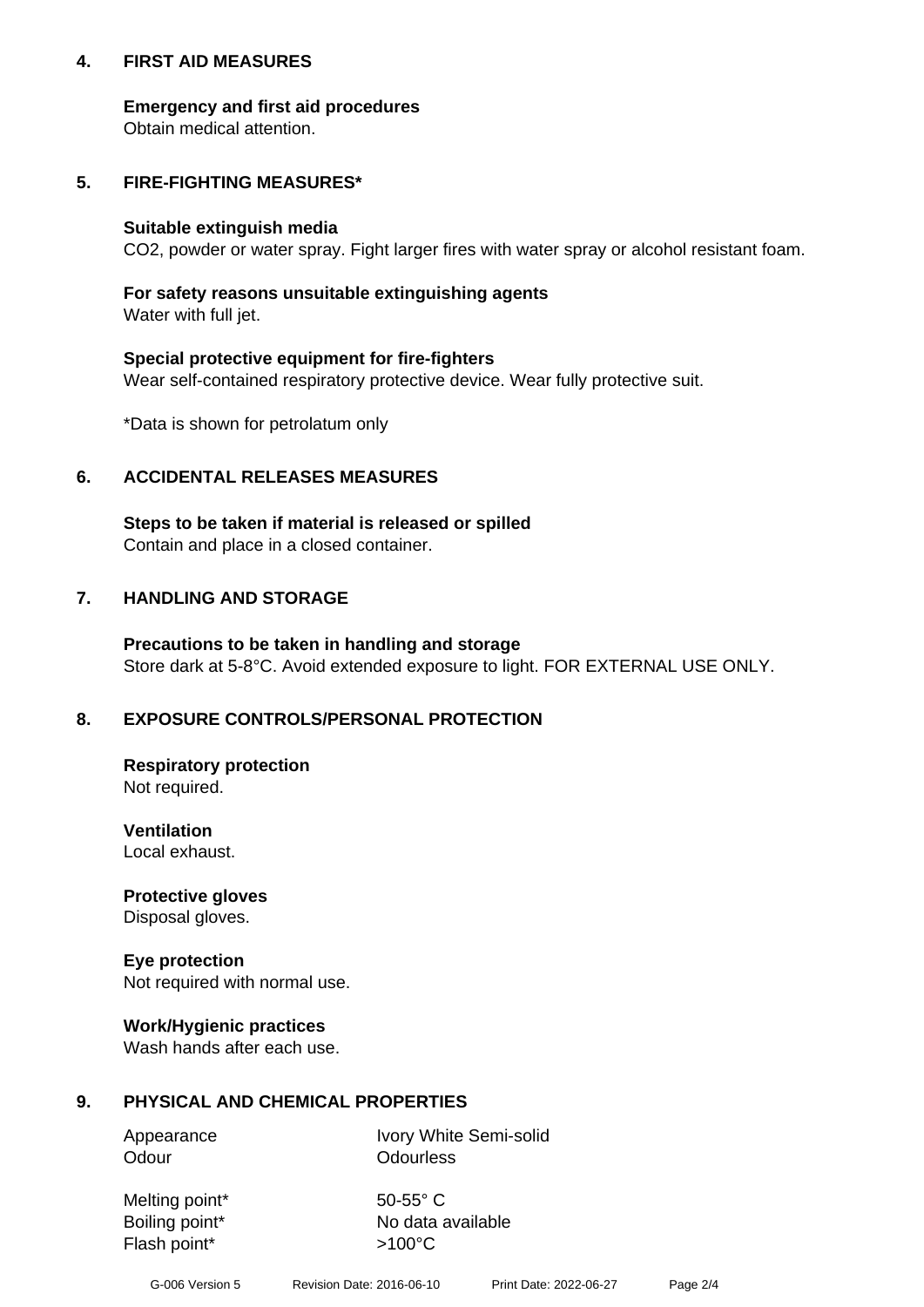Density\* No data available. Solubility in/Miscibility with Water\*

Self ignition\* Product does not self ignite. Danger of explosion\* Product does not present an explosion hazard. Insoluble

\*Data is shown for petrolatum only

# **10. STABILITY AND REACTIVITY**

#### **Incompability**

May react with strong oxidizing agents.

#### **Stability**

Stable at recommended storage conditions.

#### **Hazardous byproducts**

Combustion may generate CO, CO2 and other oxides.

**Hazardous polymerization**

Will not occur.

## **11. TOXICOLOGICAL INFORMATION**

No data available.

## **12. ECOLOGICAL INFORMATION**

No data available.

## **13. DISPOSAL CONSIDERATIONS**

#### **Waste disposal method**

Comply with federal, state/provincial and local regulation.

#### **14. TRANSPORT INFORMATION**

Not dangerous goods.

## **15. REGULATORY INFORMATION**

The classification is according to the latest editions of the EU lists, and extended by company and literature data.

#### **16. OTHER INFORMATION**

#### **Text of H-statements and R-phrases mentioned in Section 3**

| Resp. sensit. 1 |                           | Respiratory sensitization (Category 1)  |          |  |
|-----------------|---------------------------|-----------------------------------------|----------|--|
| Skin sensit. 1  |                           | Skin sensitization (Category 1)         |          |  |
| H317            |                           | May cause an allergic skin reaction.    |          |  |
| H334            |                           | May cause allergy or asthma symptoms or |          |  |
| G-006 Version 5 | Revision Date: 2016-06-10 | Print Date: 2022-06-27                  | Page 3/4 |  |